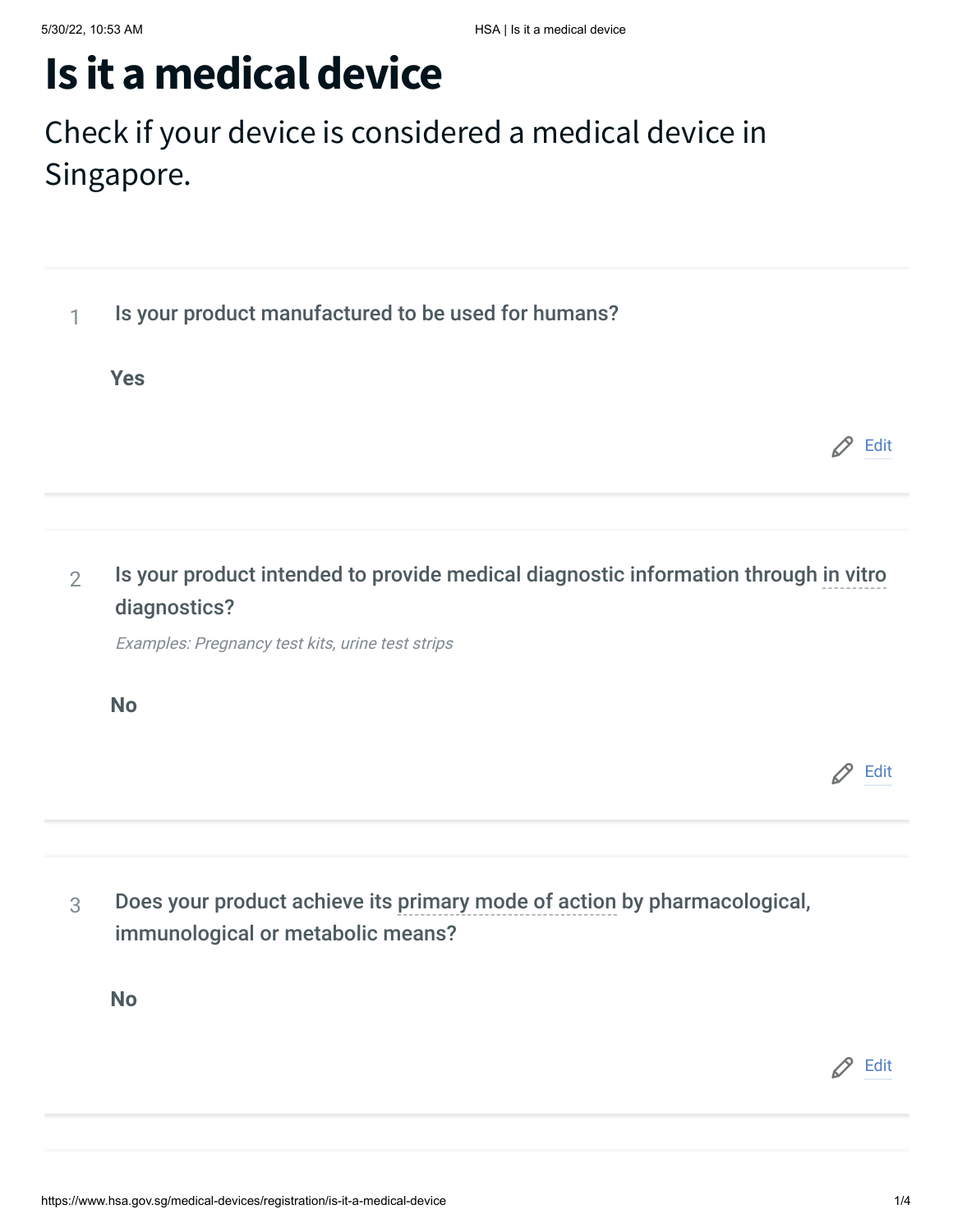#### $4$  Is your product intended for the diagnosis, prevention, monitoring, treatment or alleviation of any disease?

Examples: Thermometers, blood pressure monitors and cuffs, radiological imaging software, hearing aids, pacemakers

**No**

Edit

### $5<sub>5</sub>$  Is your product intended for the diagnosis, monitoring, treatment, alleviation of or compensation for an injury?

Examples: Ultrasound for physiotherapy, wound dressings/plasters, wheelchairs/walking sticks, sutures

**No**

Edit

6 Is your product intended for the investigation, replacement, modification, or support<br>
a part in the human body, or a physiological (healthy or normal functioning of the<br>
body) process?<br>
Examples: Breast implants, heart a part in the human body, or a physiological (healthy or normal functioning of the body) process?  $\mathscr{P}$  Edit<br>Is your product intended for the investigation, replacement, modification, or support<br>a part in the human body, or a physiological (healthy or normal functioning of the<br>body) process?<br>Examples: Breast implan

**No**

#### 7 Is your product intended for supporting or sustaining life?

Examples: Dialysis machine, ventilators and related accessories such as masks and tubings, ventricular assist devices (VAD)

Edit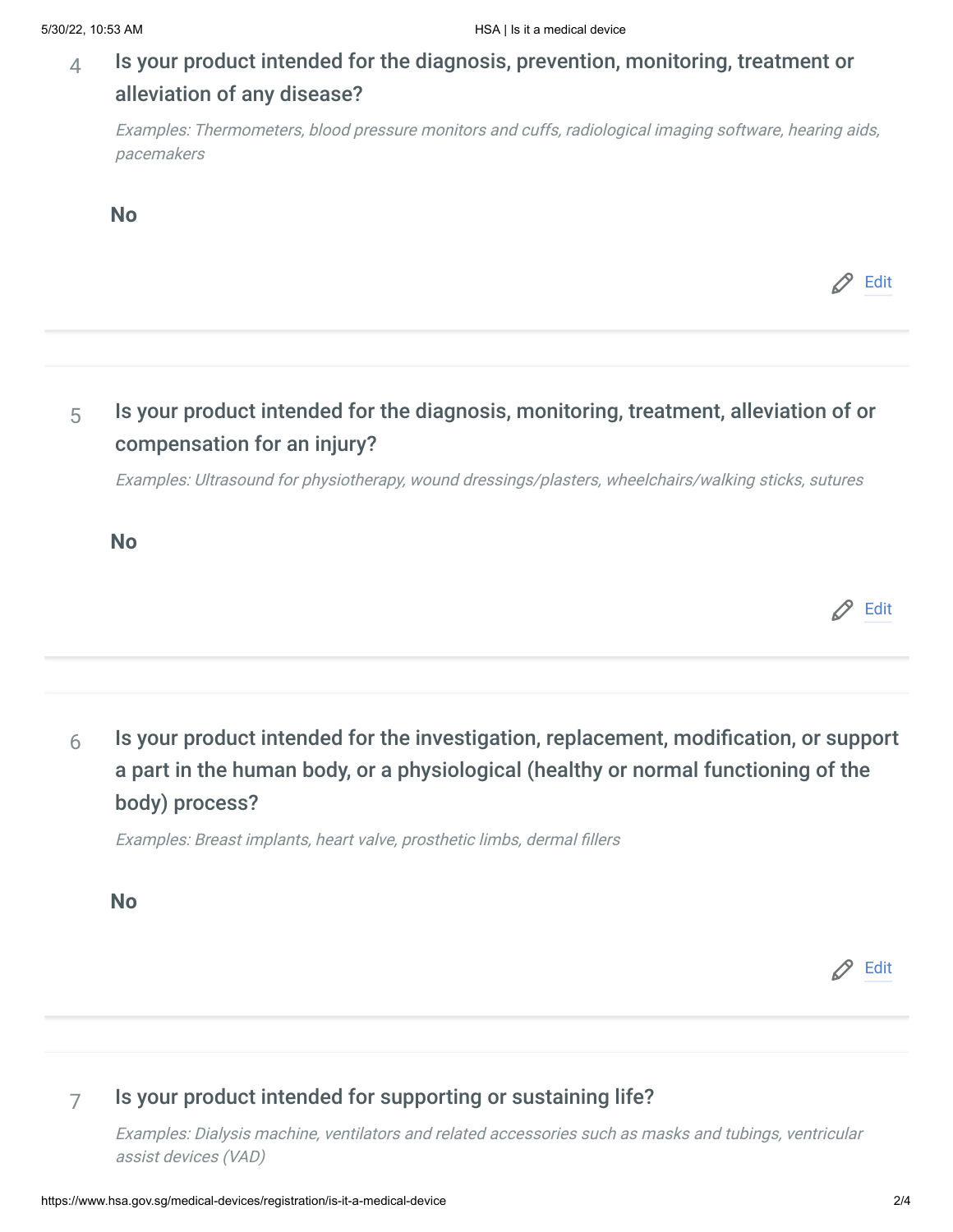**No**



8 Is your product intended to prevent pregnancies?

Examples: Condoms, contraceptive intrauterine device (IUD)

**No**

 $\mathscr{D}$  Edit

9 Is your product an implants, breast implants<br>  $Example: Gluted\ implements\$ <br>
No<br>  $\oslash$  Edit<br>
10 Is your product an injectable dermal filler or mucous membrane filler?<br>  $Example: Collagen/hyaluronic\ demand\ filters, lip\ filters, while\ files$ <br>
No Examples: Gluteal implants, breast implants

**No**

Edit

10 Is your product an injectable dermal filler or mucous membrane filler?<br>
Examples: Collagen/hyaluronic dermal fillers, lip fillers, wrinkle filers<br> **No** Is your product an injectable dermal filler or mucous membrane filler?<br>Examples: Collagen/hyaluronic dermal fillers, lip fillers, wrinkle filers

**No**

11 Is your product intended to be used for the removal or degradation of fat by

Edit